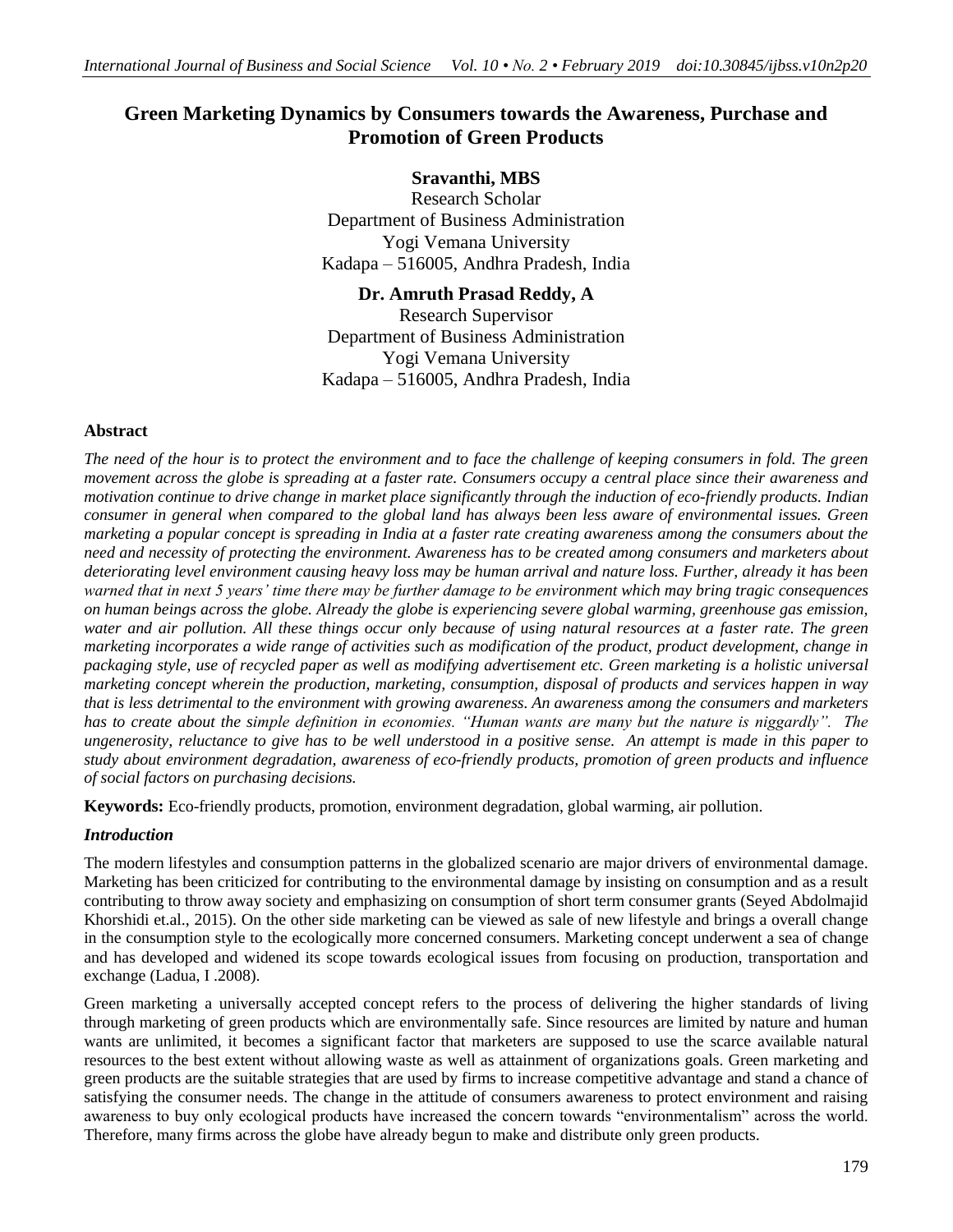#### *Statement of the problem*

The further degradation of environment causes losses and may end in excess rains, cloud burst, excessive global warming, destruction of ozone layer and the health of qualitative life of consumers may be severely affected. The recent heavy down pour of rains in Kerala and Coorg district of Karnataka are the living examples of human destruction and rehabilitation takes a couple of years. The environment protection through consuming only ecoproducts are going to be crucial in creating successful environmental strategies and in assisting the business firms and economies towards environmental sustainability. To attain sustainability of humankind green marketing practice is needed in the society.

The ecological issues are since getting worse, the consumers concern about the environment protection have led to the diversification in the buying approach towards green lifestyle. Therefore, business houses persuading relevant data to develop potential ecological approaches in the green marketing industry. Green marketing and green product development are useful techniques that are used by firms to increase competitive advantage and stand a chance of gaining consumer satisfaction in order to achieve firms mission and vision.

The ecological impacts have altered the relationship between human & organizations and obviously environment significance has been redefined. Consequently, new perception emerged on the issues like environmental friendly products, recyclability waste reduction, the associated cost with pollution and the price value relationship of environmentalism. Furthermore, pressure from different stakeholders, government, global environmentalists, NGOs and consumers is put on the retailers which in turn place the retailers to be watchful, get a touch with latest developments. Governments, on the one hand is taking strict action on the violation of environment norms and on the other hand, consumers are outspoken regarding their environment friendly products and in many cases consumers are ready to pay premium and ready to buy high priced green products.

#### *Review of literature*

Shruthi P Maheswari (2014) is of opinion that there exist a gap between consumers' beliefs and behaviors over being green. The researcher has highlighted various aspects of consumer behavior and shown that consumer preference for greener goods could be influenced by marketing. Pro-environmental values are more likely to result in more proenvironmental behavior when values and beliefs are specific enough, the green action aligns with consumers subjective interests and product attributes are positively perceived. Further, the researcher has stated that the consumer trust the performance of well-known brands.

Joshi et.al, (2015) expressed that governments in various countries across the globe are beginning to show concern towards the threats like global warming, expanded environmental pollution, decline in flora and fauna to their business activities. This concern has led to the nation of "sustainable development" which emphasizes the need to promote sustainability and minimize the harmful impacts on the environment and society.

Jeevarathnam P. Govenderetal. (2016) have stated that respondents in South Africa displayed high knowledge levels of green marketing and environmental deterioration. It was found in their study that there was no significant relation between gender and awareness of green products. It emerged that respondents strongly felt that green marketing influenced their buying behavior, and there was no significant correlation between age and green marketing motivating consumers to change their consumption behavior. Further, they have stated that most of the respondents felt that green products were healthy, good for the environment and are superior to traditional products.

Sujit, T.S (2017) highlighted that people have awareness about the eco-friendly products and they show a positive attitude towards green marketing and green products. But awareness should be created about wide variety of products of eco-friendly. The researcher has stated that consumers in Kerala are less likely to buy green products if they are more expensive. The author suggested that efforts should be made to reduce the price of eco-friendly products.

Papads, K.K. et.al. (2017) stated that brand value increases with the implementation of green marketing principles. Further, they have stated that the company increases the value of its products, gains competitive advantage, improves the image of business, gets new market and is ready to go with environmental pressures of stakeholders. The authors have stated that the ideas of building brand on values related to environmental and social performance is connected to three factors viz., image of the green mark, fulfillment of the expectation of green promises and creditability.

Arathi et.al. (2018) research findings reveal that green marketing is beneficial to both firms and environment as it has full of benefits. Marketers should not only focus on its initial huge investment, instead they should focus on brand, long term growth and future dividends. The researchers tell that green marketing definitely helps the firm in earning trust of consumers by satisfying their needs. They have suggested that marketers need to understand the implication of green marketing.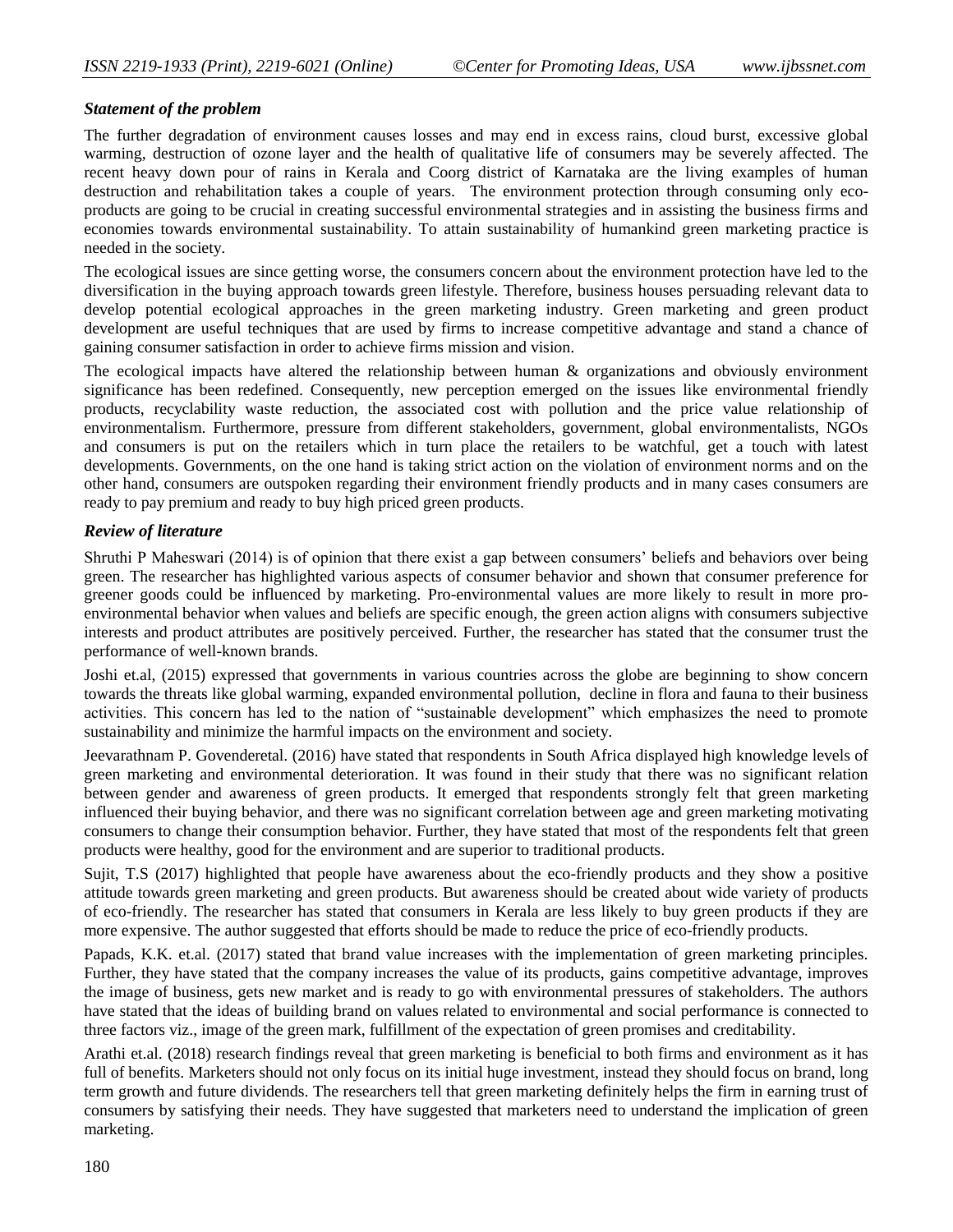### *Objectives of the study:*

- $\triangleright$  To study the demographic profile of respondents.
- $\triangleright$  To analyze the respondents awareness of environmental degradation and awareness of eco-friendly products.
- $\triangleright$  To analyze the mode of promoting green products.
- $\triangleright$  To study the influence of social factors on purchase of green products by respondents.

### **Hypotheses:**

- $\div$  H01: The demographic profile of respondents is not supporting green marketing and purchase of eco-friendly products.
- $\div$  H02: Respondents are not aware of environmental degradation and not aware of eco-friendly products.
- $\div$  H03: There is no promotion of green products.
- $\div$  H04: Social factors are not influencing the purchase of green products.

### *Research methodology*

A well drafted questionnaire was administered as schedule telling into all (1) literacy rates (2) avoiding non-response (3) to save time and resources. Before the administration of questionnaire as schedule a pilot study was conducted and necessary changes are incorporated. The collected data was tested through quantitative metrics like chi-square and ANOVA for validity and to give a scientific touch to the data. The data collected was presented using appropriate Likert scale. The present study was conducted in Rayalaseema region of Andhra Pradesh.

#### *Sample, sampling techniques and data collection*

The sample of the study was decided by using the following formula suggested by Bill Godden. This formula is used when population size is greater than 5000 and infinite

Sample Size (SS) =  $Z^2$  x (P) x (1-P) ÷  $C^2$ 

#### **Where,**

 $Z = Z$ -value  $^{A}$  (e.g. 1.96 for a confidence level)

 $P =$  Percentage of population picking a choice, expressed as decimal<sup>B</sup>.

 $C =$ Confidence interval, expressed as decimal. (e.g.  $0.04 = +/-4$  percentage points)

A Z-values (Cumulative Normal Probability Table) represent the probability that a sample will fall within a certain distribution.

 $1.645 = 90\%$  Confidence level  $1.96 = 95\%$  Confidence level 2.576 = 99% Confidence level

Sample Size =  $3.8416 \times 0.5 \times 0.5 / 0.0016 = 0.9604 / 0.004$ Sample Size  $= 600.25$  or 600.

Convenient sampling technique was followed to collect the data from respondents. Primary data was collected through questionnaire and secondary data was compiled from journals, bulletins, websites and Andhra Pradesh governments' statistical abstracts. 600 samples were considered as per the formula and a sample plan was prepared and followed.

|                       |               | <b>Sample Plan</b>            |                            |                   |
|-----------------------|---------------|-------------------------------|----------------------------|-------------------|
|                       |               | Consumers selected store wise |                            |                   |
| <b>Districts</b>      | Kirana Stores | Dept. Stores                  | Super and<br>hyper markets | Total respondents |
| Anantapur             | 112           | 24                            | 24                         | 160               |
| Chittoor              | 112           | 24                            | 24                         | 160               |
| Kurnool               | 112           | 24                            | 24                         | 160               |
| <b>YSR Kadapa</b>     | 84            | 18                            | 18                         | 120               |
| Rayalaseema<br>Region | 420           | 90                            | 90                         | 600               |

Source: Survey method.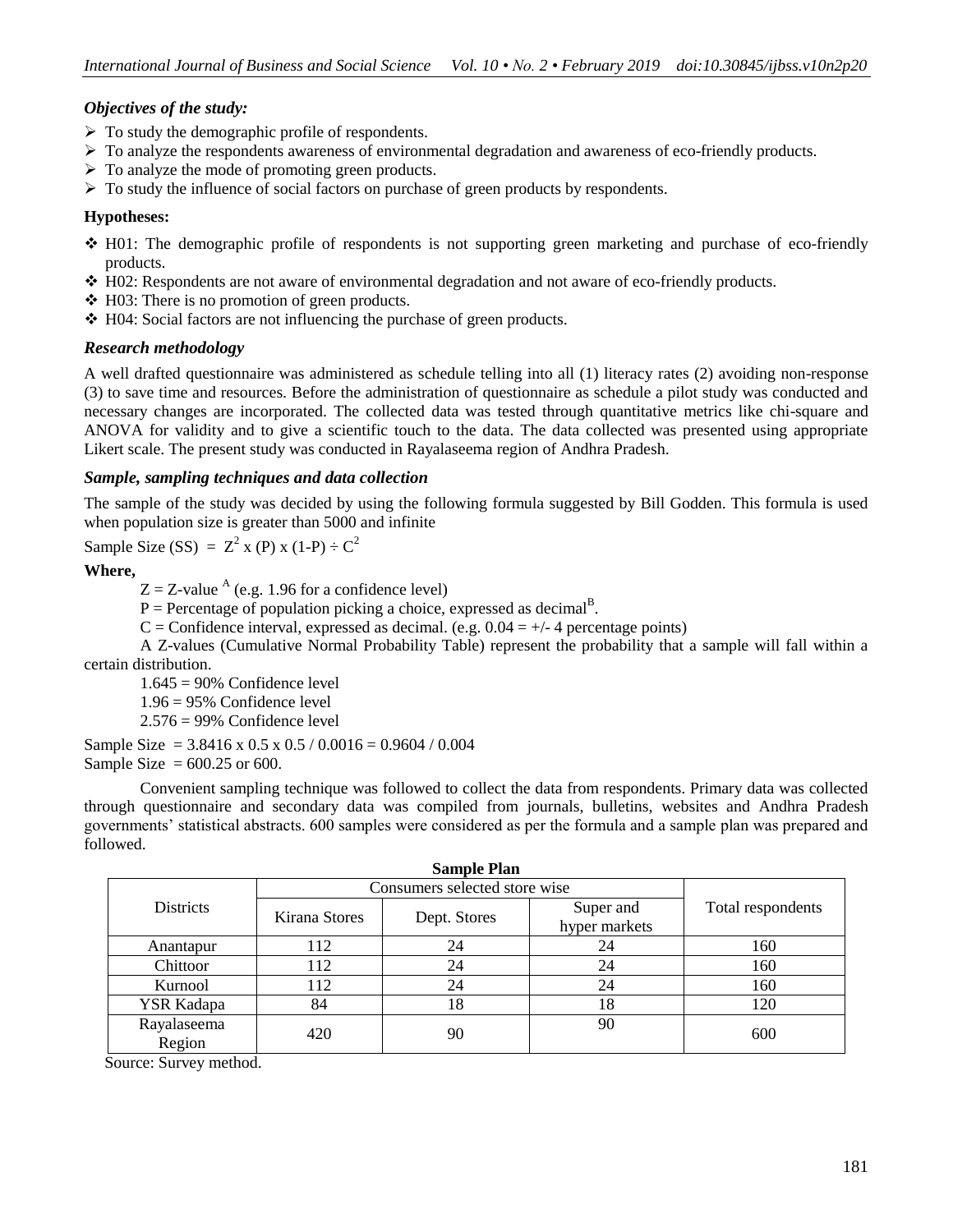#### **Survey Findings**

|            | Demographic           | N <sub>0</sub> | $\frac{0}{0}$   | $X^2$ Value                                               |
|------------|-----------------------|----------------|-----------------|-----------------------------------------------------------|
|            | <b>Profile of</b>     |                |                 |                                                           |
|            | respondents           |                |                 |                                                           |
| Gender     | Male                  | 480            | 80              | $216*$ significant @5% level Rejects H <sub>0</sub> that  |
|            | Female                | 120            | 20              | there exists no significant variations in the data        |
|            | <b>Total</b>          | 600            | 100             | and accepts the presence of variation.<br>$TV = 3.841$ .  |
| Age<br>(in | $21 - 25$             | 45             | $\overline{7}$  | 97.50* significant @5% level. Rejects the null            |
| years)     | $26 - 30$             | 60             | 10              | hypotheses that there exists no significant               |
|            | $31 - 35$             | 120            | 20              | variation in the data and accepts the alternative         |
|            | 36-40                 | 130            | 22              | that there exist variations in the data                   |
|            | $41 - 45$             | 160            | $\overline{27}$ | $TV = 11.070$                                             |
|            | Above 45              | 85             | 14              |                                                           |
|            | <b>Total</b>          | 600            | 100             |                                                           |
| Educatio   | <b>SSC</b>            | 100            | 17              | 84.00* significant @5% level, Rejects $H_0$ that          |
| n Level    | Intermediate          | 130            | 21              | there exists no significant variations in the data        |
|            | <b>General Degree</b> | 150            | 25              | and accepts the presence of variations in the             |
|            | Post-Graduation       | 100            | 17              | data.                                                     |
|            | Law graduates         | 30             | 05              | $TV = 11.070.$                                            |
|            | Professional Degree   | 90             | 15              |                                                           |
|            | <b>Total</b>          | 600            | 100             |                                                           |
| Occupati   | Government service    | 90             | 15              | 254.0168* significant @5% level, Rejects $H_0$            |
| on         | Private Service       | 100            | 17              | that there is no significant variations in the data       |
|            | Agriculture           | 210            | 35              | and accepts the $H_1$ that there is significant           |
|            | <b>Business</b>       | 70             | 12              | variations in the data.                                   |
|            | Professional          | 60             | 10              | $TV = 12.592.$                                            |
|            | Self-employed         | 40             | 06              |                                                           |
|            | Home maker            | 30             | 05              |                                                           |
|            | <b>Total</b>          | 600            | 100             |                                                           |
| Monthly    | < 20000               | 40             | $\overline{7}$  | 84* significant $@5\%$ level, Rejects H <sub>0</sub> that |
| Income     | 21001 - 30000         | 60             | 10              | there is no significant variations in the data and        |
| (in Rs.)   | 31001 - 40000         | 150            | 25              | accepts the $H_1$ that there is significant               |
|            | 41001 - 50000         | 160            | $\overline{27}$ | variations in the data.                                   |
|            | $51001 - 60000$       | 110            | 18              | $TV = 11.070$                                             |
|            | 60001 and above       | 80             | 13              |                                                           |
|            | <b>Total</b>          | 600            | 100             |                                                           |

**Table – 1. Demographic profile of Respondents**

Source: Field sources

**Table – 1** highlights data about demographic profile of respondent consumers. There are 480 males and 120 females. To test the presence of variability chi-square test was performed. Chi-square rejects the null hypotheses that there exists no variation in the data and accepts the alternative, that there exist significant variations in the data. There are 160 respondents belonging to 41-45 years age, followed by 130 between 36-40 years, 120 between 31-35 years, 85 above 45 years, 60 between 26-30 and 45 between 21-25 years. To measure the variability in opinions expressed by respondents a null hypothesis that there exists no significant variation in the data was framed. For this purpose, chisquare statistical test was performed. Chi-square statistical test fails to accept the null hypotheses and accepts the alternative that there exist significant variations in the data.

There are 150 degree holders, 130 intermediate, 100 each SSC and post graduate degree holders. Further, there are 90 professional degree holders and 30 law graduates. To measure the variations in the data provided by respondents a null hypothesis that there is no significant variation in the data was framed. For this purpose, chi-square test was performed. Chi-square fails to accept  $H_0$  and accepts  $H_1$ .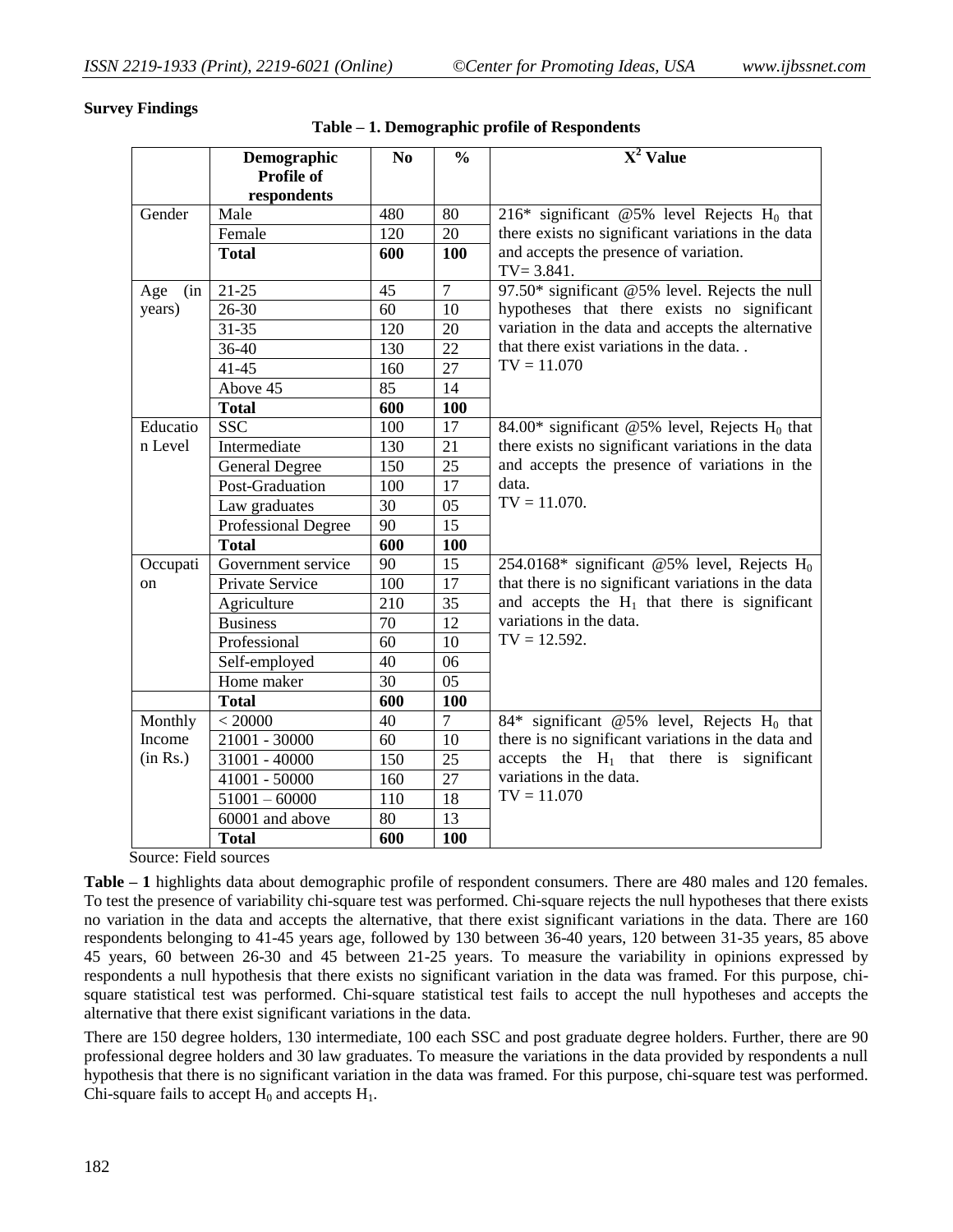There are 210 respondents of the sample doing agriculture and agriculturists live near to nature and agriculture, followed by 100 involved in private service, 90 government service, 70 doing business, 60 professional, 40 selfemployed and 30 home makers. To measure the variations in the opinions expressed by respondents a null hypothesis that there exist no significant variations in the data was framed. For this purpose, chi-square test was performed. Chisquare fails to accept  $H_0$  and accepts  $H_1$ . There are 160 respondents who are getting monthly income in the range of Rs.40001-50000, followed by 150 respondents getting in between Rs.30001-40000, 110 getting in between 50001- 60000, 80 are 60001and above, 60 in between 20001 and 30000. To measure the variations in the opinions expressed by respondents a null hypothesis that there exists no significant variation in the data has framed. For this purpose, chisquare test was performed and it fails to accept  $H_0$  and accepts  $H_1$ .

| Gender |                 |        | <b>Awareness</b> | <b>Total</b> |  |
|--------|-----------------|--------|------------------|--------------|--|
|        |                 | Yes    | No               |              |  |
|        | Count           | 430    | 50               | 480          |  |
| Male   | % within Gender | 89.58% | 10.42%           | 100%         |  |
| Female | Count           | 90     | 30               | 120          |  |
|        | % within Gender | 75%    | 25%              | 100%         |  |
|        | Count           | 520    | 80               | 600          |  |
| Total  | % within Gender | 86.67% | 13.33%           | 100%         |  |

|  |  | Table - 2. Gender and awareness of green products |  |  |
|--|--|---------------------------------------------------|--|--|
|  |  |                                                   |  |  |

Source: Field Sources

| <b>Null</b>                                                | There exists no significant variation in the data | Accept |  |  |  |  |  |
|------------------------------------------------------------|---------------------------------------------------|--------|--|--|--|--|--|
| Hypothesis: H <sub>0</sub>                                 |                                                   |        |  |  |  |  |  |
| Chi-Square test – Gender and awareness of green marketing. |                                                   |        |  |  |  |  |  |
|                                                            | Value<br>df.                                      |        |  |  |  |  |  |
|                                                            | Pearson's Chi-Square<br>17.6682                   |        |  |  |  |  |  |

**Table – 2** reveals information regarding gender and awareness of green products. 430 males out of 480 respondents are aware of green products and 90 out of 120 female are aware of green products and the rest of them were not aware of green products. To measure the variability, a Chi-square test was conducted to test the relationship between the gender of respondents and awareness of green products. It was found that there is no significant relationship between the two variables  $(P>0.05)$  as reflected in the table  $-2$ . The null hypothesis is accepted. It can be, therefore, concluded that there is no significant relationship between the gender of respondents and awareness of green products.

| <b>Drivers of awareness</b>                      | SА  | A   |                             | DA | <b>SDA</b> |     |
|--------------------------------------------------|-----|-----|-----------------------------|----|------------|-----|
| Green products are more healthy                  | 52  | 38  |                             |    |            | 107 |
| Green products are good for the environment      | 45  | 25  | 3                           | 4  |            | 80  |
| protection                                       |     |     |                             |    |            |     |
| Green products are good quality                  | 48  | 35  | $\mathcal{D}$               | 3  | ↑          | 90  |
| Green products are better than standard products | 55  | 22  | $\mathcal{D}_{\mathcal{L}}$ | ↑  |            | 83  |
| Green products are reasonable well priced        | 43  | 26  | 3                           | 4  |            | 79  |
| Green products are easily accessible in stores   | 44  | 25  |                             | 3  |            | 78  |
| Green products are well promoted and effects     | 42  | 30  | 2                           |    | 4          | 83  |
| purchase decision.                               |     |     |                             |    |            |     |
| Total                                            | 329 | 201 |                             | 28 |            | 600 |

**Table – 3. Respondents' awareness of eco-friendly products**

**Source:** Field Sources

Note: SA=Strongly Agree; A= Agree; N= Neutral; DA= Disagree; SDA=strongly disagree.

#### **Hypothesis**

| - -<br>H <sub>0</sub> | There exist no significant variation in the data and respondents are Reject |  |
|-----------------------|-----------------------------------------------------------------------------|--|
|                       | not aware of eco-friendly products.                                         |  |
| H <sub>1</sub>        | There exist significant variation in the data and respondents are Accept    |  |
|                       | aware of eco-friendly products.                                             |  |

### **ANOVA Table**

| -<br>source<br>$. 100$ reec<br>Mean<br>Sum<br>Sum of<br>$\sim$ t<br>-01<br>able<br>$\sim$<br>$\sim$<br>-Katıo<br>- UI<br>ះបោ<br>-ai<br>vι<br>__<br>__ |
|-------------------------------------------------------------------------------------------------------------------------------------------------------|
|-------------------------------------------------------------------------------------------------------------------------------------------------------|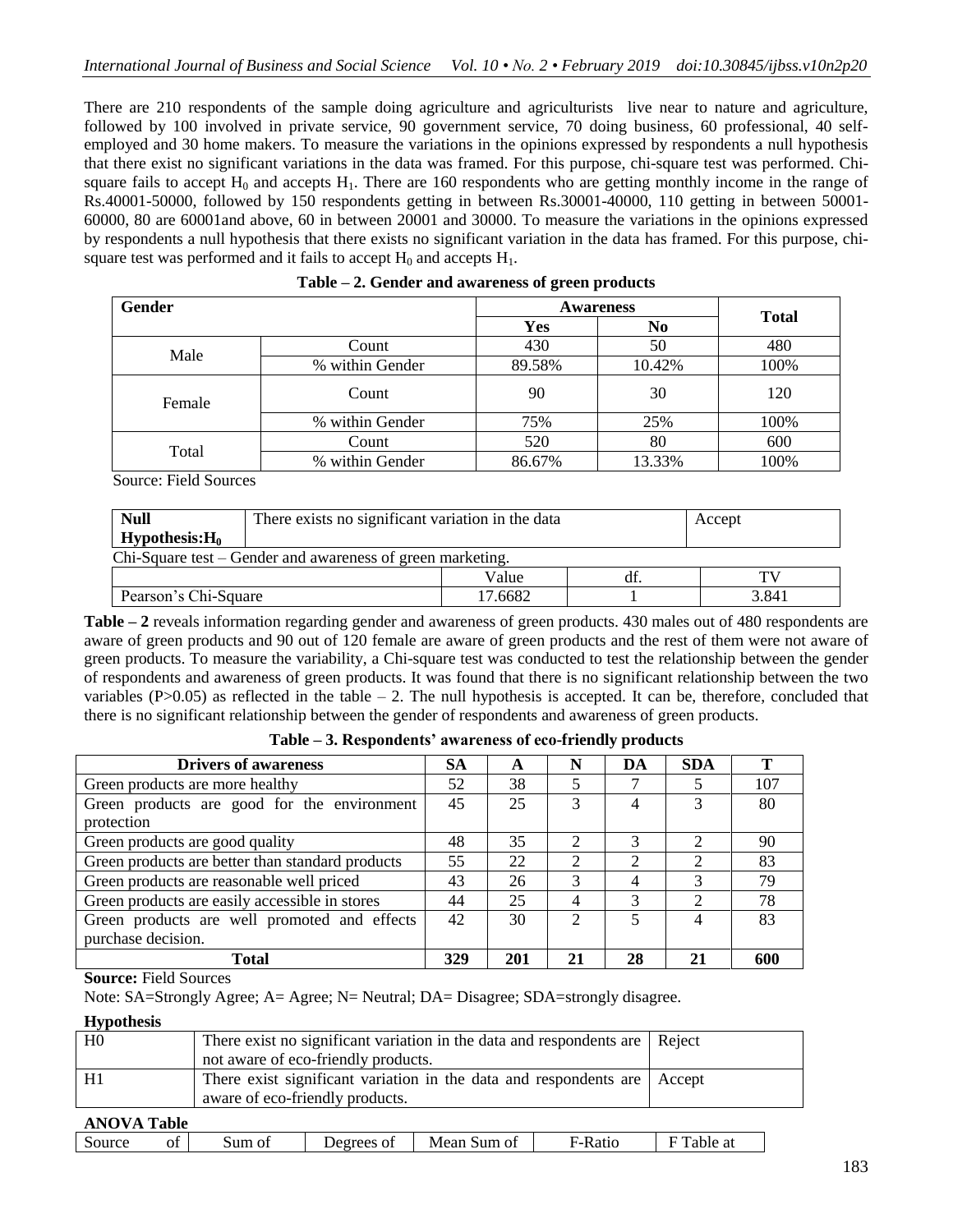| variation      |     | Squares    | Freedom (df) | <b>Squares</b> |               | 5%       |
|----------------|-----|------------|--------------|----------------|---------------|----------|
| <b>Between</b> | the | 11186.1631 | $(5-1)=4$    | 11186.1631/4   | 2796.54/12.75 | F(4, 30) |
| sample         |     |            |              | $= 2796.54$    | $= 218.82$    | $=2.69$  |
| Within         | the | 383.4287   | $(35-5)=30$  | 383.4287/30    |               |          |
| sample         |     |            |              | $=12.78$       |               |          |
| Total          |     | 11569.5918 | $(35-1)=34$  |                |               |          |

#### Source: Field Sources

**ANOVA Analysis:** The calculated value being 218.82 higher than the TV=2.69@5% level of significance with df  $=V_1=4$  and  $V_2=30$  fails to accept H<sub>0</sub> and accepts H<sub>1</sub>.

**Table – 3** highlights data about respondents' awareness of eco-friendly products. Out of 600 respondents 329 strongly agree over the drivers of awareness followed by 201 agreed, 28 disagree and 21 each strongly disagree and neutral. Out of 329 respondents who said strongly agree a majority of respondents 55 said about green products are better than the standard products, 52 about more healthy, 48 about green products are of good quality, 45 about good for environmental protection, 44 easily accessible in all stores, 43 reasonably well priced and 42 about well promoted and affects purchase decision. Out of the 201 respondents who agree, 38 said about more healthy, 35 about good quality, 30 well promoted, 26 about green products are available at reasonable price, 25 each about good for the environment protection and easily accessible in all stores, 22 about better than the normal products. 5 respondents out of 21 who stand neutral said about more healthy, 4 about accessible in all stores. 49 respondents either are disagreeing or strongly disagree. To measure the variation in the data, a null hypothesis that there exists no significant variation in the data was framed. For this purpose, ANOVA was performed and ANOVA fails to accept  $H_0$  and accepts  $H_1$ . Therefore, it is concluded here that there exist significant variation in the data and respondents are aware of eco-friendly products.

| <b>Respondents Opinion</b>                          | <b>SA</b> |                          |                          |         |
|-----------------------------------------------------|-----------|--------------------------|--------------------------|---------|
| Environmental degradation increased in recent years | 600       | $\overline{\phantom{0}}$ | $\overline{\phantom{0}}$ | 600     |
| Environment deteriorate further in next 5 years     | 438       | 120                      | 42                       | 600     |
|                                                     | (73%      | $(20\%)$                 | (7%)                     | $100\%$ |
| Source: Field Sources                               |           |                          |                          |         |

|  |  | Table - 4. Respondents' awareness of environmental degradation |  |
|--|--|----------------------------------------------------------------|--|
|  |  |                                                                |  |

**Table – 4** clearly spells out that all respondents are strongly agree that environmental degradation increased in recent years (Fig-1). Further, table-4 and fig-2 reveals data that there will be further deterioration in environment in next 5 years.



Source: Compiled from table -4.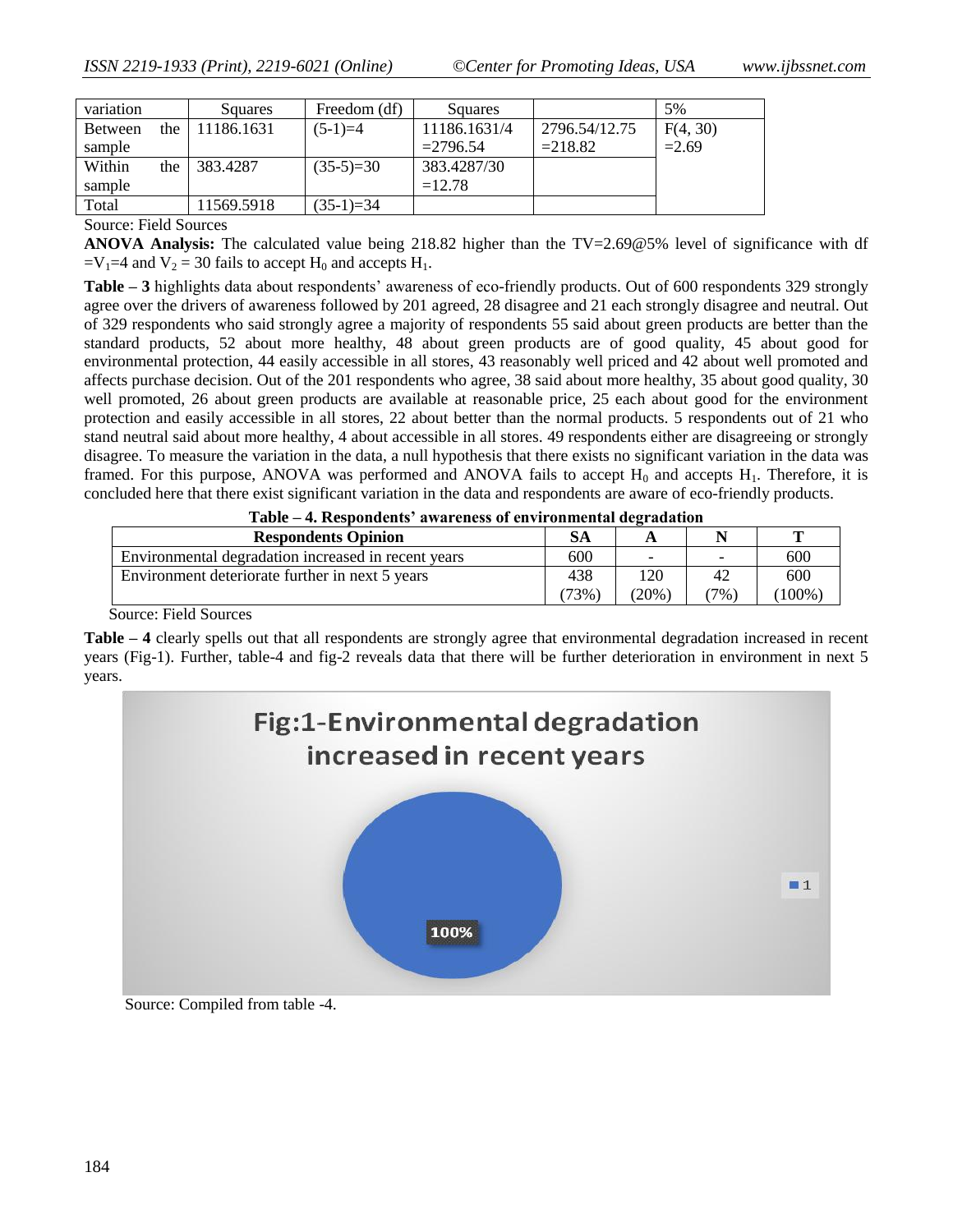

Source: Compiled from table -4.

**Table -5. Promotion of Green Products**

| Mode of green product promotion                   | <b>SA</b> | A   | N  | DA | т    |
|---------------------------------------------------|-----------|-----|----|----|------|
| green products<br>Advertisement to<br>creates     | 79        | 45  | 8  | 10 | 142  |
| awareness of problems facing environment.         |           |     |    |    |      |
| Advertisement motivates to buy eco-friendly       | 60        | 35  | 5  |    | 107  |
| products                                          |           |     |    |    |      |
| Word-of-mouth creates awareness and promotes      | 58        | 52  | 6  | 6  | 122. |
| green products                                    |           |     |    |    |      |
| Green labeling and packaging promotes the sale of | 65        | 38  | 4  | 8  | 115  |
| green products                                    |           |     |    |    |      |
| Printed information on packaging helps to buy     | 68        | 30  | 7  | Q  | 114  |
| only green products                               |           |     |    |    |      |
| <b>Total</b>                                      | 330       | 200 | 30 | 40 | 600  |

 **Source:** Field Sources

Note: SA=Strongly Agree; A= Agree; N= Neutral; DA= Disagree.

### **Hypothesis**

| H <sub>0</sub> | There is no existence of significant variations in the data and Reject |  |
|----------------|------------------------------------------------------------------------|--|
|                | respondents are unaware of mode of green products promotion.           |  |
| H1             | There is existence of significant variations in the data and Accept    |  |
|                | respondents are aware of mode of green products promotion.             |  |

### **ANOVA Table**

| Source         | of  | Sum of         | Degrees of   | Mean Sum of  | F-Ratio      | F Table at  |
|----------------|-----|----------------|--------------|--------------|--------------|-------------|
| variation      |     | <b>Squares</b> | Freedom (df) | Squares      |              | 5%          |
| <b>Between</b> | the | 12280          | $(4-1)=3$    | 12280/3      | 4093.3333/37 |             |
| samples        |     |                |              | $=4093.3333$ | $=110.63$    |             |
| Within         | the | 592            | $(20-4)=16$  | 592/16       |              | $= (3, 16)$ |
| samples        |     |                |              | $=37$        |              | $= 3.24$    |
| Total          |     | 12872          | $(20-1)=19$  |              |              |             |

Source: Field Sources

**ANOVA Analysis:** The calculated value being 110.63 higher than the TV=3.24 at 5% level of significance with df  $=V_1=3$  and  $V_2=16$  fails to accept H<sub>0</sub> and accepts H<sub>1</sub>.

**Table- 5** reveals information about promotion of green products. 330 respondents out of 600 are strongly agreed over the mode of green products promotions, followed by 200 agree and 30 stood neutral and 40 disagree.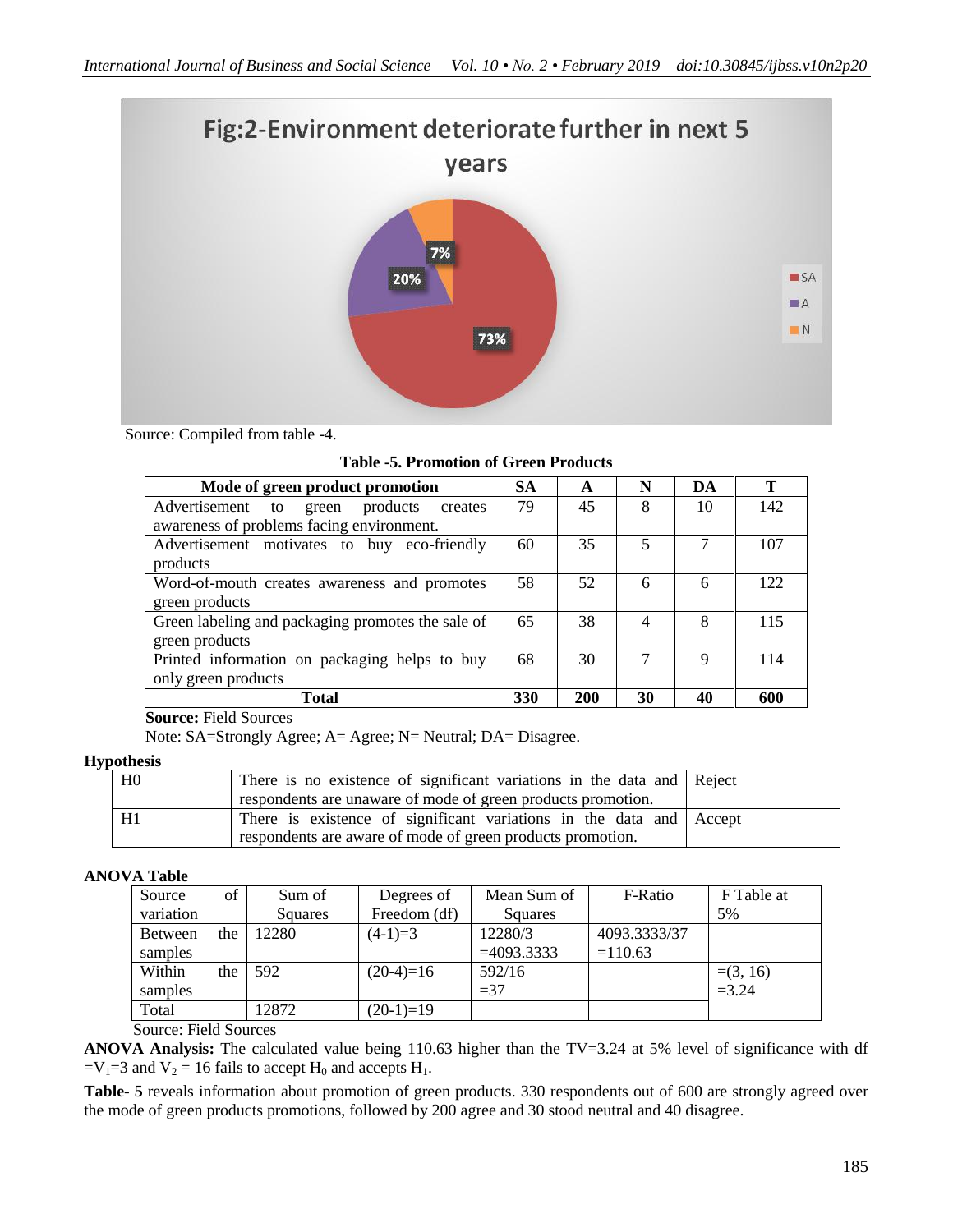Out of the 330 respondents who strongly agree, 79 said about advertisement creates awareness of problems facing environment, followed by 68 said about printed information on packaging helps to buy only green products, 65 about green labeling and packaging promotes the sale of green products, 60 about advertisement motivates to buy green products and 58 about word of mouth creates awareness and promotes green products. Out of 200 who said agree a majority of 52 said about word of mouth creates awareness and promotes green products, 45 said about advertisement creates awareness of problems faced by environment, 38 about green labeling and packaging green promotes the sale of green products, 35 about advertisement motivates to buy eco-friendly products. 70 respondents either stood as neutral or disagree over the mode of green products promotion. To measure the variations expressed by respondents a null hypotheses that there exists no significant variations in the data and respondents are not aware of the mode of green products promotion was framed. For this purpose, ANOVA was performed and ANOVA fails to accept  $H_0$  and accepts H1. Therefore, it is concluded that there exist significant variation in the data and respondents are aware of the mode of green products promotion.

| Social factors driving green product purchase | SА  | A   | <b>SWA</b> | DA |     |
|-----------------------------------------------|-----|-----|------------|----|-----|
| Social variables                              | 70  | 38  |            |    |     |
| Culture and subculture                        | 65  | 35  | 10         |    | 115 |
| Social class                                  | 60  | 40  |            |    |     |
| Status maintenance                            | 73  | 32  |            |    | 124 |
| Family influence                              | 72  | 25  |            |    |     |
| Total                                         | 340 | 170 | 60         | 30 | 600 |

**Table – 6. Influence of social factors on green product purchase by respondents**

Source: Field Sources

Note: SA=Strongly Agree; A= Agree; SWA=Some What Agree; DA= Disagree.

#### **Hypothesis**

| H <sub>0</sub> | There exists no significant variation in the data and respondents   Reject<br>are not influenced by social factors |  |
|----------------|--------------------------------------------------------------------------------------------------------------------|--|
| H1             | There exists significant variation in the data and respondents are Accept<br>influenced by social factors.         |  |

#### **ANOVA Table**

| Source    | of  | Sum of         | Degrees of   | Mean Sum of | F-Ratio       | F Table at |
|-----------|-----|----------------|--------------|-------------|---------------|------------|
| variation |     | <b>Squares</b> | Freedom (df) | Squares     |               | 5%         |
| Between   | the | 11800          | $(4-1)=3$    | 11800/3     | 3933.33/18.75 | F(3, 16)   |
| samples   |     |                |              | $= 3933.33$ | $=209.87$     | $= 3.24$   |
| Within    | the | 300            | $(20-4)=16$  | 300/16      |               |            |
| samples   |     |                |              | $=18.75$    |               |            |
| Total     |     | 12100          | $(20-1)=19$  |             |               |            |

Source: Field Sources

**ANOVA Analysis:** The calculated value being 209.87 higher than the TV=3.24 at 5% level of significance with df  $=V_1=3$  and  $V_2=16$  fails to accept H<sub>0</sub> and accepts H<sub>1</sub>.

**Table – 6** reveals data about social factors influencing the purchase of green products by respondents. 340 respondents out of 600 strongly agree over the social factors driving the green product purchase, followed by 170 agree, 60 somewhat agree and 30 disagree. Out of 340 who strongly agree 73 said about status maintenance, 72 about family influence, 70 about social variables, 65 about culture and sub culture, and 60 about social class. Out of 170 respondents who said aware, 40 said about social class, 38 about social variables, 35 cultures and subculture, 32 status maintenance and 25 about family influence. Out of 60 who said somewhat aware, 15 said about social variables, 13 each status maintenance and family income, 10 about culture and subculture and 9 about social class. To measure the variability in the opinions expressed by respondents, a null hypothesis is that there exists no significant variation in the data and respondents are not influenced by social factors was framed. For this purpose, ANOVA was performed and ANOVA fails to accept the  $H_0$  and accepts  $H_1$ . Therefore, it can be concluded here that there exist significant variation in the data and social factors drives green product purchase by consumers.

#### *Conclusion*

The exploratory study sought to probe the dynamics by consumers with special reference to retail markets of Rayalaseema region of Andhra Pradesh.